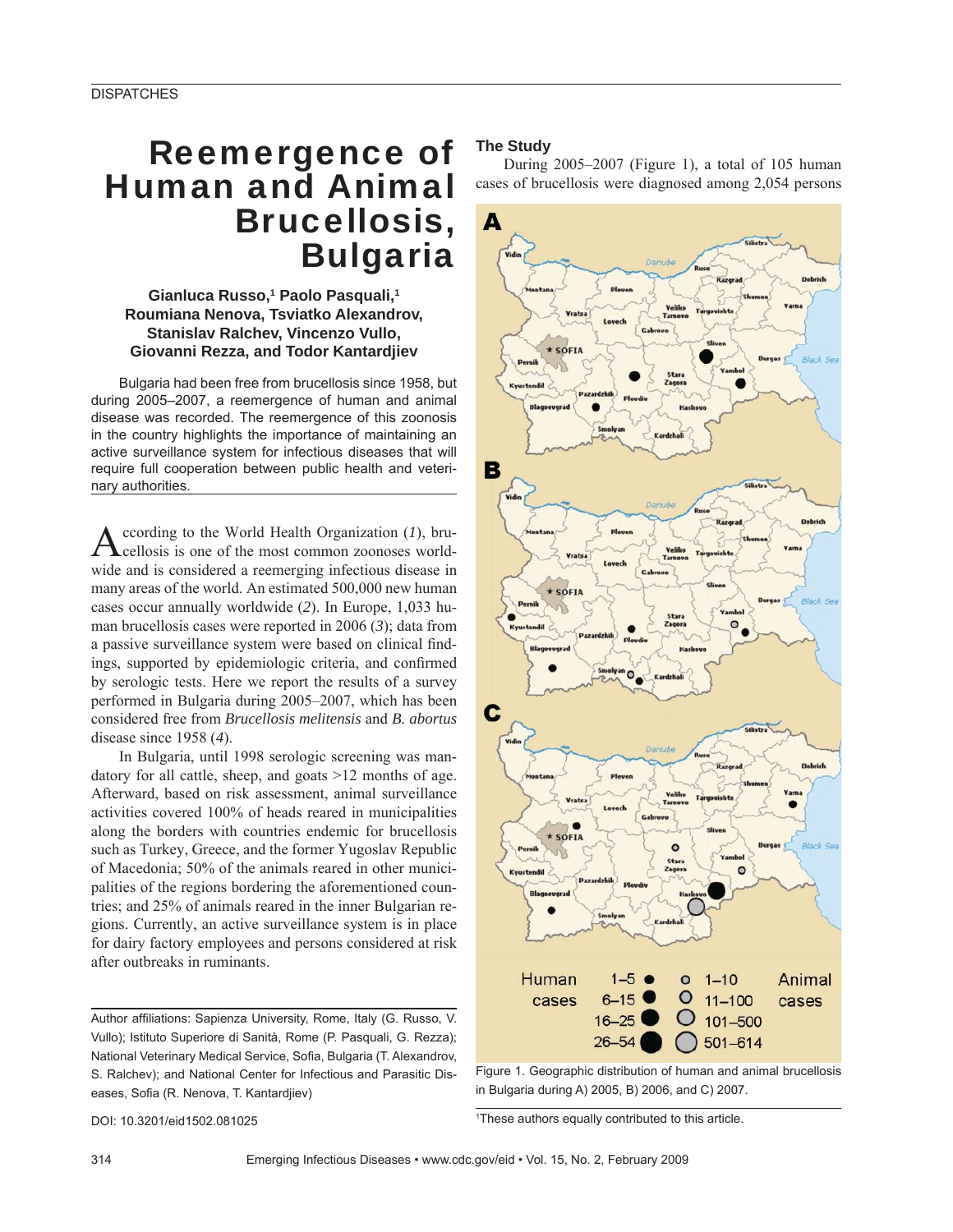who were tested on the basis of clinical suspicion or risky exposure. A human case of brucellosis was considered confirmed if results of serologic tests, such as ELISA or complement fixation test, were positive, in accordance with the World Health Organization case definition (5). Bacteria isolation and characterization had not been performed routinely.

The alert started in 2005 (Figure 1, panel A), when a case of brucellosis occurred in a Bulgarian migrant animal keeper working in Greece. Active surveillance of persons at risk was implemented, enabling detection of a total of 34 human cases of brucellosis. All cases were classified as imported cases; therefore, no supplemental active surveillance on animals was implemented. Additionally, during routine screening for at-risk workers, 3 other persons employed in a dairy factory were found to be seropositive. Due to the lack of traceability of the raw material used in the factory, it was not possible to trace the origin of the infection. At that time, there was no evidence of animal cases of brucellosis.

During 2006 (Figure 1, panel B), 10 cases of human brucellosis were reported from different regions of the country. According to anamnestic information, these casepatients had different sources of infection: 3 of the 10 were considered imported infections; 1 case-patient was diagnosed during hospitalization in Sicily (Italy), where the patient reported having eaten ricotta cheese, and 2 occurred in Bulgarian migrant animal keepers working in Greece. Concerning the origin of infection, epidemiologic data suggest that 5 of the 10 cases were related to occupational risk and the remaining to consumption of raw milk and milk derivates. Surveillance activities enabled detection of 10 animals (7 small ruminants and 3 cows) with positive serologic results; these animals were then killed and destroyed. During 2007 (Figure 1, panel C), a total of 58 human cases were identified. Of 58 cases, 54 were classified as autochthonous (i.e., acquired by imported animals found to be infected during regular veterinary surveillance). These cases were identified in a Bulgarian region bordering Greece and Turkey (Haskovo region).

Two other cases, which were also classified as autochthonous, were diagnosed in patients who stated they had consumed a risky product (i.e., raw milk handled without adherence to hygienic standards). The remaining 2 cases were classified as imported because they involved Bulgarian migrant animal keepers working in Greece. Active surveillance in place for animals found a total of 625 heads (618 small ruminants, 7 cows) with positive serologic results; all were killed and destroyed. Analagous with what we observed in humans, most of the infected animals were found in the Haskovo region. All animals found to be infected during surveillance activity were bred at the family farm, and their milk and dairy products were prepared and eaten without adherence to proper hygienic standards.



Figure 2. Human and animal cases of brucellosis in Bulgaria, 1992–2007. In Bulgaria, during 1992–2004, a total of 22 human cases and 0 animal cases of brucellosis were recorded; during 2005–2007, a total of 105 human cases and 635 animal cases of brucellosis were recorded.

#### **Conclusions**

Our data show that brucellosis is reemerging in Bulgaria (Figure 2). On the basis of information provided in this report, we can make several hypotheses regarding the causes of the resurgence of a previously controlled infection in a transitional, rapidly changing country.

Overall, 105 human cases of human brucellosis were identified over a 3-year period. Of them,  $84$  cases  $(80\%)$ were identified in persons at occupational risk. This finding suggests that when brucellosis is introduced into naive territories (i.e., those territories that were considered officially free of brucellosis), the primary source of infection for humans is direct contact with infected animals (i.e., exposure to abortion/delivery products) or domestic consumption of products produced on family farms (milk, raw cheese). However, environmental exposure can also occur, especially in infants and children, who are considered at lower risk for direct contact with potentially infected animals, as recently observed (*6*). This hypothesis appears to be consistent with the context of a naive setting, where preventive measures are not routinely implemented. Continuous health education and other strategies may contribute to reduce the circulation of human brucellosis in endemic areas (*7*).

The reemergence of brucellosis is not limited to Bulgaria but involves several countries in the Balkan region and even in the Caucasian region (P. Pasquali, unpub. data). This trend or reemergence has several explanations. First, due to socioeconomic changes, many countries in these regions are experiencing a dramatic increase of animal trade, animal movement, and occupational migration, which in turn may increase the risk for introduction and spread of infectious diseases, such as brucellosis, from other disease-endemic countries like Greece or Turkey (*2*). Second, the process that has characterized the change of the social and administrative organization since the collapse of the Soviet Union is far from being completed; the public